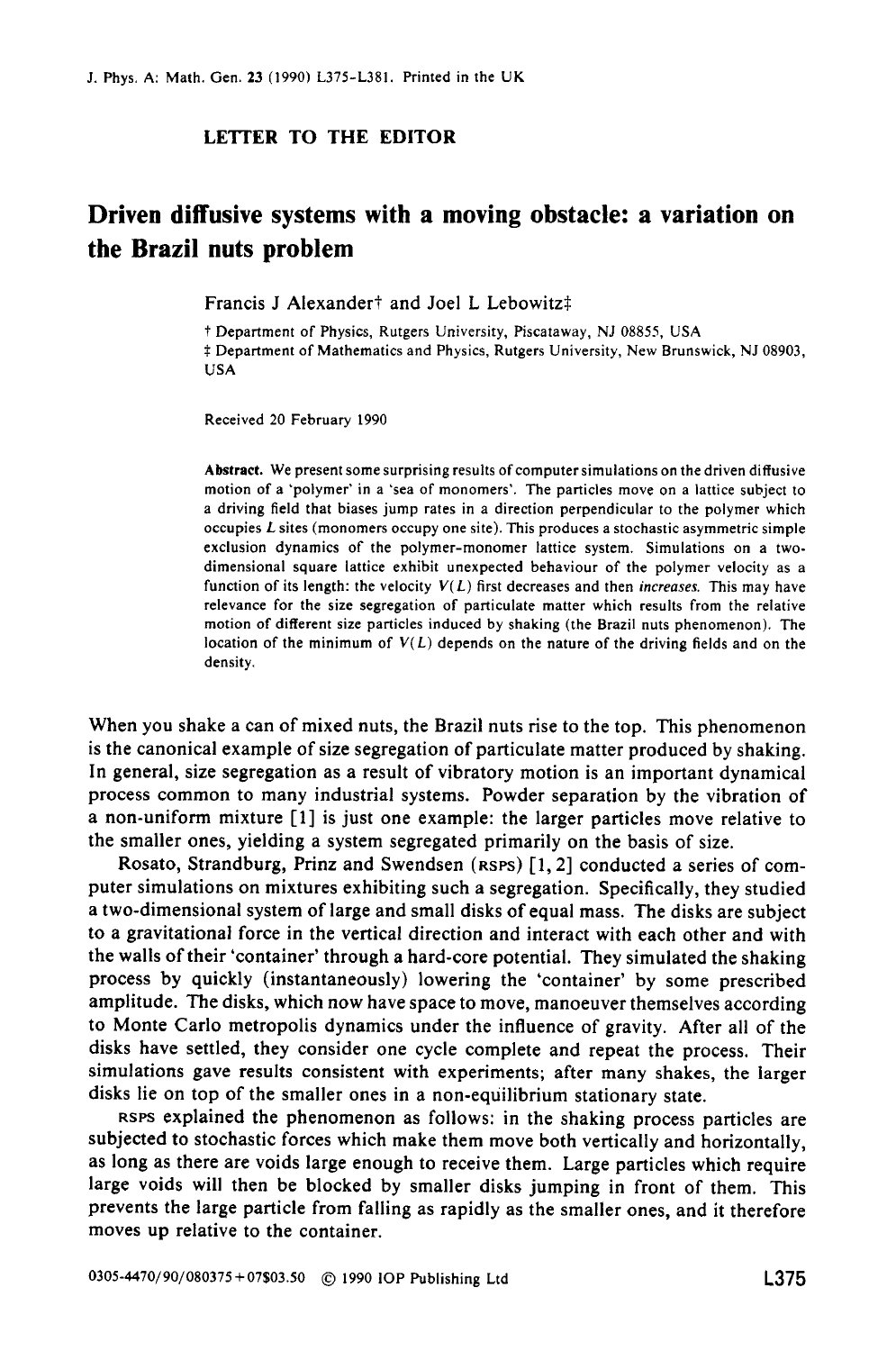Motivated by their work, we investigated the behaviour of a simple lattice gas system which should exhibit a similar size-dependent relative motion. Namely, we studied the relative steady state velocities of different sized particles in a driven diffusive system on a periodic lattice. The relative velocity between the large and small particles,  $u(L) = V(L) - V(1)$ , is in the direction opposite to the 'gravitational field' due to the 'blocking' of the larger by the smaller ones which can jump 'diffusively' in front of it.

We measured the velocity of a single large particle, a polymer, as a function of its length, *L,* expecting to see it decrease monotonically. We were, therefore, surprised to discover that after an initial decrease, the velocity actually reached a minimum at some critical length and then increased. This critical length depended on the driving field and monomer density. That is, the segregation rates (between the large particle and the smaller ones far from it) first increased, and then decreased.

The *equilibrium* properties of multicomponent lattice gases and polymers in solution have been extensively studied for many years. For the *non-equilibrium* properties this is not so, the effort having been directed almost exclusively at simple lattice gases **[3,4,5].** The presence of the large particle whose motion is not Markovian complicates the analysis and make exact results difficult to obtain. We therefore turned to computer simulations. We present the results of these simultations and offer a heuristic explanation of what we believe to be occurring.

We chose the simplest model exhibiting the dynamical behaviour of a twocomponent mixture: a two-dimensional square lattice,  $Z^2$ , with two types of particles-monomers and (rigid) polymers. **A** monomer, as the name implies, occupies one site, and a polymer more than one. The particles interact by exclusion; no more than one particle per site is permitted. **A** monomer at site **x** waits an exponential time with parameter one and then selects a direction  $\alpha$ ,  $\alpha$  = north, south, east or west, with probability  $b_{\alpha}$ . If the neighbouring site y in the direction  $\alpha$  is unoccupied at that time, the particle jumps to that site; otherwise it does not move.

For a system containing only monomers the product measure is stationary for the dynamics *[5].* That is, if one places monomers at each site **x** independently with probability  $\rho$ , then this distribution is stationary with respect to the dynamics. Consequently, there is no structure to the density profile as seen from a tagged monomer.

Placing a polymer into the system complicates matters. We assumed, in order not to introduce more difficulties, that the polymer is rigidly aligned in the horizontal (east-west) direction. That is, all of the sites occupied by it lie in the same row. The polymer moves according to a dynamics similar to that of the monomers: we choose one site on the polymer, say the most eastern, to control its dynamics. The polymer waits an exponential time with mean one and then selects a direction  $\alpha$  with probability  $b<sub>o</sub>$  and attempts to jump in that direction. Every site which the polymer would occupy after the move must be empty to permit a move. For a polymer to move to the east or the west, then only the site next to that end must be unoccupied. If, on the other hand, it tries to move north or south, *L* sites must be empty for the move to be made. Note that the size of the polymer does not affect the exponential waiting time.

When the driving field  $E = 0$ , that is, all  $b'_{\alpha}$  are equal, we have a Kawasaki (particle conserving) dynamics at infinite temperature. The stationary state of the system as seen from the polymer is still a product measure at some specified uniform monomer density *p.* Our interest then is in the stationary states of this system when there is a constant field in the  $-y$ -direction: this means that  $b_{\text{south}} > b_{\text{north}}$ . To find the behaviour of the system we carried out computer simulations.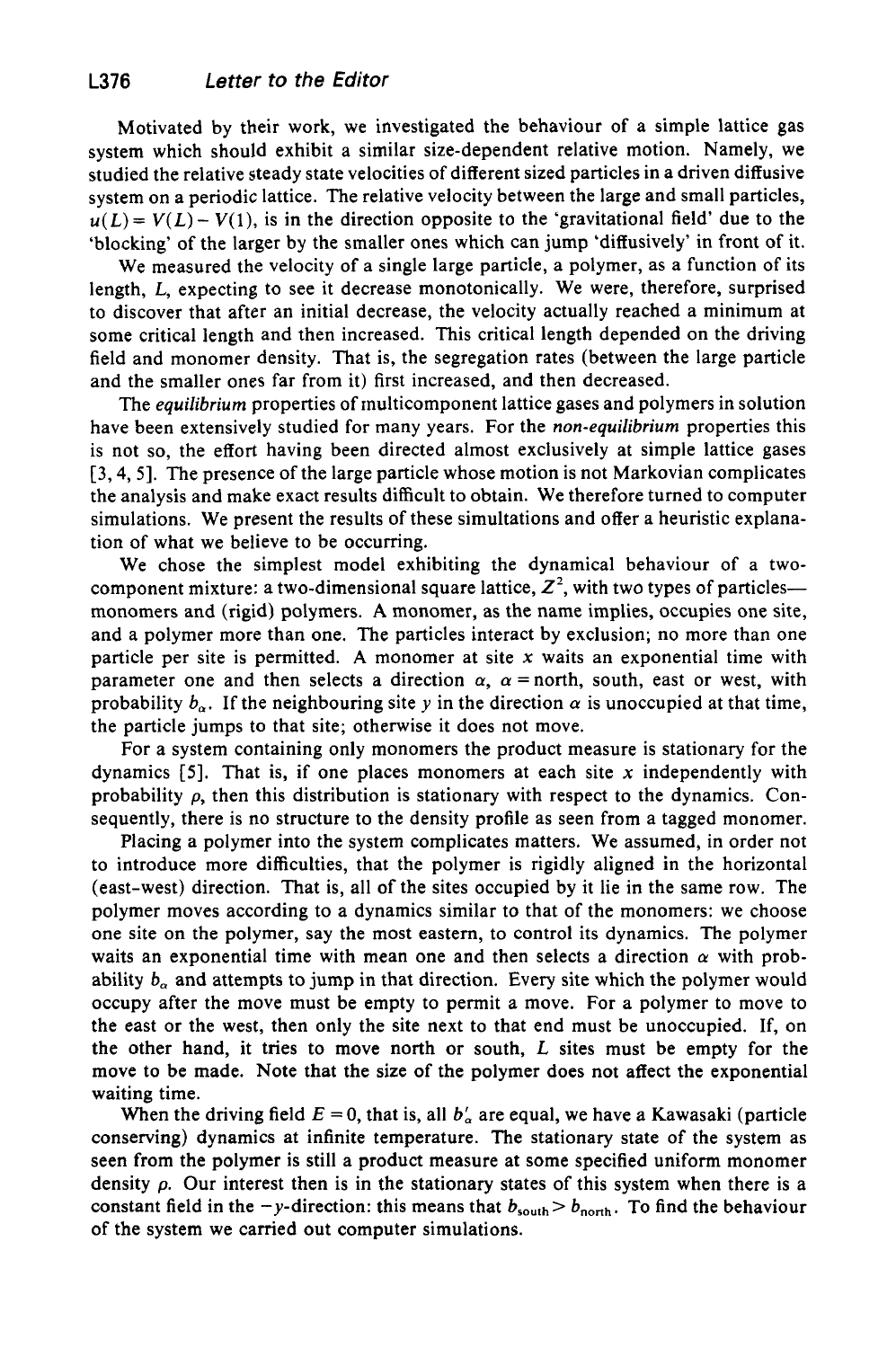We performed the simulations on two-dimensional square lattices containing  $N^2$ sites with periodic boundary conditions in both directions. First we place the tracer particle of length  $L, L = 1, 2, \ldots$ , on the empty lattice. We then randomly occupy some of the remaining sites with  $p(N^2-L)$  monomers so that the probability of finding a monomer on a non-tracer site is exactly known.

The random number generator selects a lattice site. If unoccupied, it chooses another. Once an occupied site is reached, the particle at that location attempts a move to a neighbouring site as dictated by the jump rates. With probability  $b_{\perp} = b_{\text{east}} =$  $b_{\text{west}}$  the particle attempts to move eastward or westward. It attempts south with probability  $b_{\parallel} = b_{\text{south}}$  and north with probability  $1 - b_{\parallel} - 2b_{\perp} = b_{\text{north}}$ . This simulates a continuous time process. For most (though not all) of our work, we imagine an infinite driving field that prevents moves north, that is,  $b_{\parallel} + 2b_{\perp} = 1$ .

After the decision is made (by the random number generator) in what direction to move, the occupancy of the target site is checked. If empty, the move is successful, and the process repeats. For the polymer to move north or south all of the adjacent L sites in the chosen direction must be empty. The jump rates guarantee that the only conserved quantity is particle number.

Finite size effects and finite run times were our two overriding concerns. To estimate these, we simulated pure monomer systems with different jump rates and particle densities and measured the average velocity of a tracer monomer. For a pure monomer system we know exactly the average velocity of a tracer monomer,  $V(1) = b(1 - \rho)$ , where  $b = b_{\text{south}} - b_{\text{north}}$ . This stems from the previously mentioned fact that a tracer monomer will see a uniform distribution at density  $\rho$ , so the probability that the site adjacent to the monomer is empty is  $1 - \rho$ . We compared the simulations to the exact theoretical value and for runs of **40** 000 Monte Carlo steps per site **(MCS)** found that the simulated monomer velocities were typically within one per cent of their exact values.

In order to estimate the finite size effects for polymers we checked the velocity dependence of two different length polymers on a series of six lattices of increasing size. In figure 1 we plot the velocity of an  $L=3$  and an  $L=6$  polymer as a function of lattice size. For these plots the density of monomers is 0.5 and the jump rates are  $b_1 = 0.25$  and  $b_{\parallel} = 0.5$ . We let the system evolve for 10000 MCs so that it reaches a stationary state. Over the next 40000 **MCS** interval we determine the tracer velocity. We define this quantity as  $\Delta X/\Delta t$  where  $\Delta X$  is the net displacement in the field direction and  $\Delta t$  measured in MCS is the time over which the displacement occurred. These velocities are determined from three independent runs, each of **40** 000 **MCS.** It appears that the velocities approach an asymptotic value as the lattice size increases. The surprising thing here is that for large lattices  $V(6) > V(3)$  in spite of the hard-core exclusion dynamics which requires more sites to be empty for longer polymers to move. We provide a heuristic explanation of this phenomenon later in this letter.

In figure 2 we show the normalised velocity,  $V(L)/V(1)$ , of the polymer as a function of its length for three different driving fields. The jump rates are as above. For these simulations we used a  $64 \times 64$  lattice. The system evolved to a stationary state for 10000 **MCS,** and we determined velocities over the following **40000 MCS**  interval. We find as before that beyond a certain length which depends on the field that the velocity actually starts to increase.

We have simulated the dynamics for various monomer densities and driving fields and **find** that the minimum is controlled by the ratio of field bias to perpendicular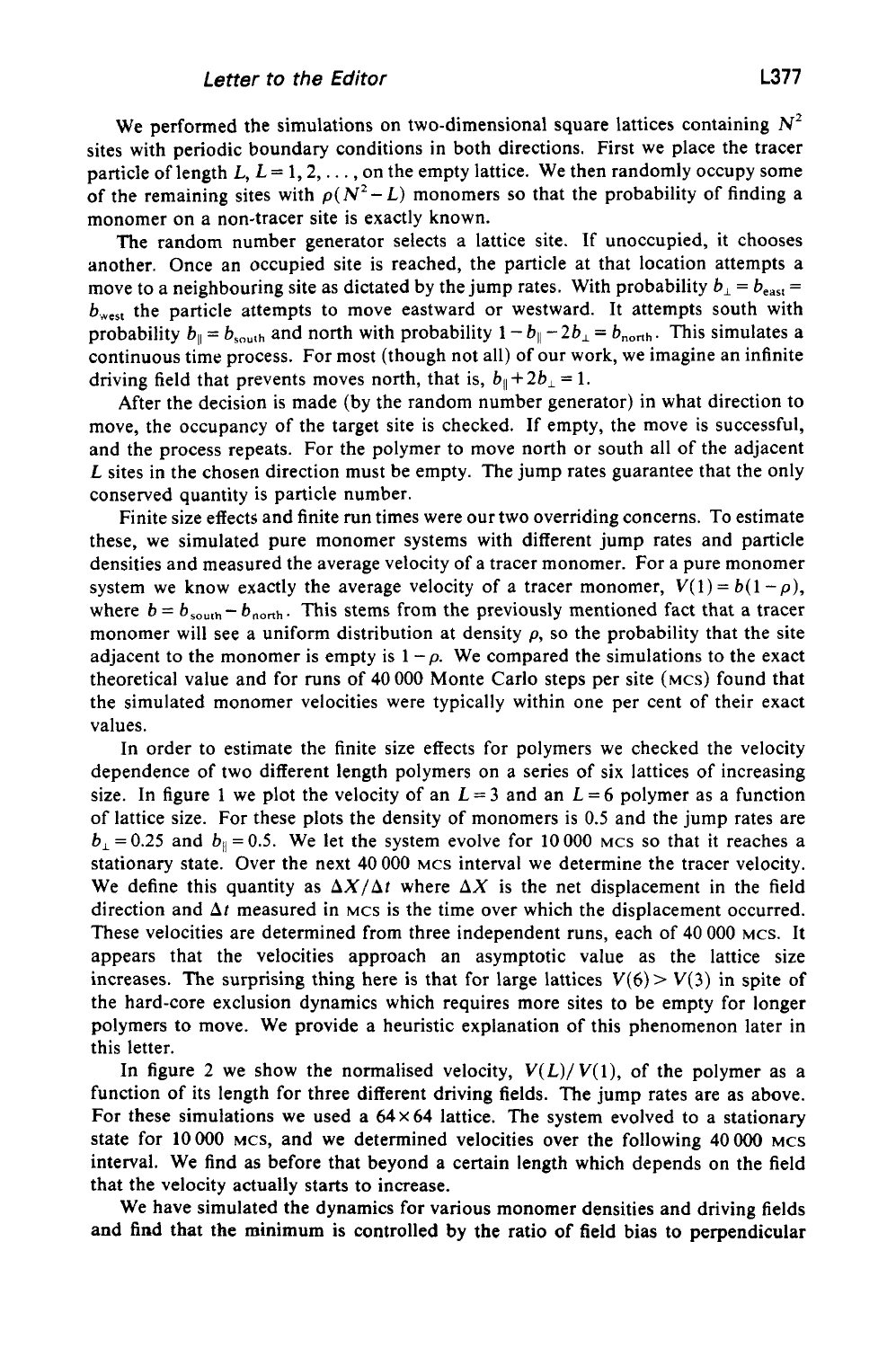

**Figure 1.** Tracer velocity as a function of inverse lattice size. Squares represent a tracer with  $L = 3$  and filled circles,  $L = 6$ . The monomer density and velocity are both 0.5.



**Figure 2.** Normalised velocity  $V(L)/V(1)$  as a function of length for infinite driving field. Squares represent  $\rho = 0.5$ ,  $b_{\perp} = 0.25$  and  $b_{\parallel} = 0.5$ . Filled circles represent  $\rho = 0.5$ ,  $b_{\perp} = 0.25$ and  $b_{\parallel}=0.4$ . Triangles,  $\rho=0.5$ ,  $b_{\perp}=0.35$ , and  $b_{/parallel}=0.3$ . The lattice is 64×64.

jump rates. **A** smaller ratio shifts the minimum to longer polymers and, given some fixed parameters, we see no minima for the lengths simulated. Strong finite size effects prohibit us from studying longer polymers on a **64 x 64** lattice.

One might be tempted, as a first approximation, to say that the velocity is given by  $V(L) = b(1 - \rho)^L$ . This assumes a uniform density profile and ignores correlations between monomers. Such an approximation fails badly.

To explain the anomalous behaviour of the velocity  $V(L)$ , we proceed in two steps: we argue first that the blocking is primarily at the edges of a long polymer and second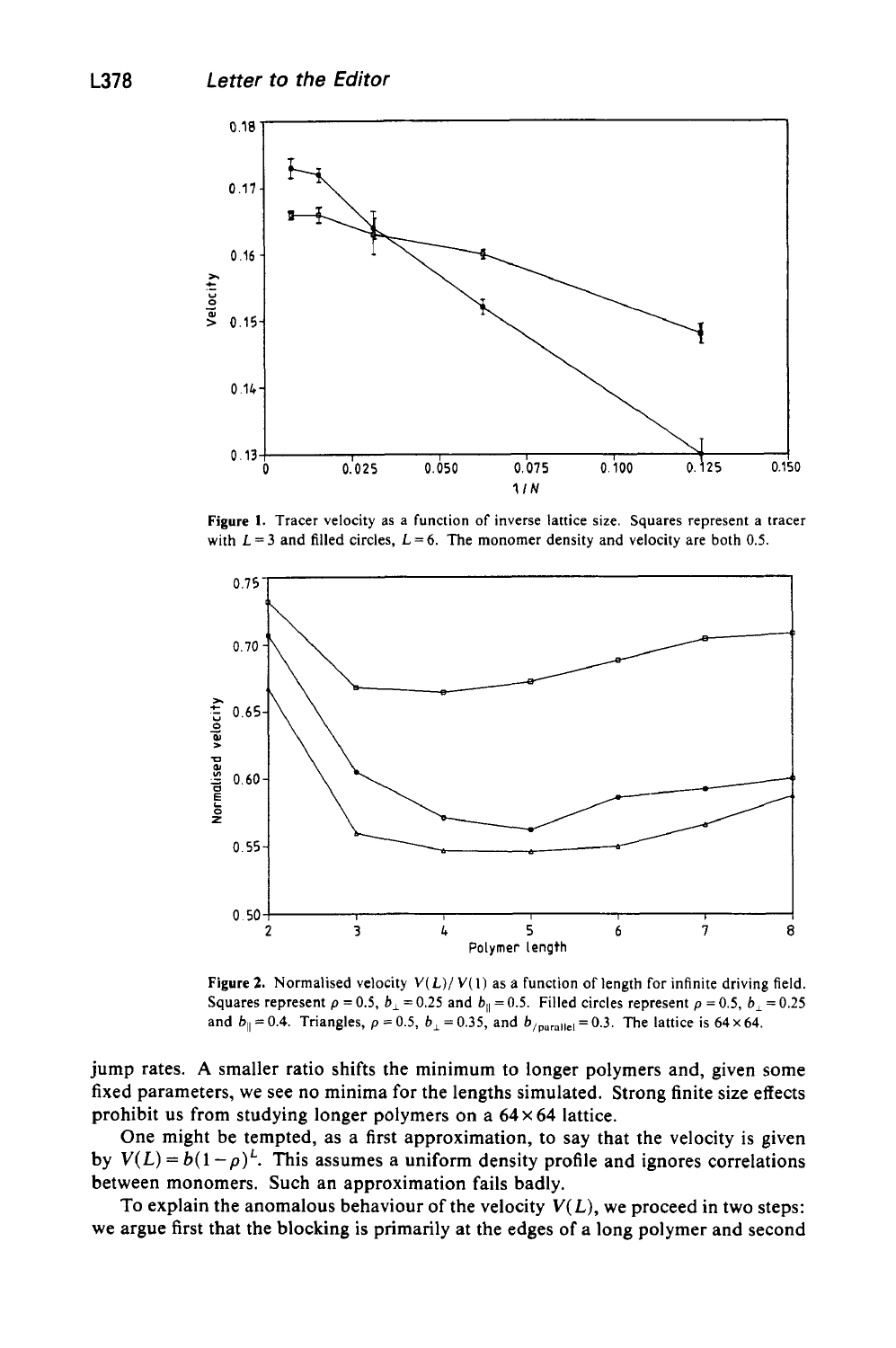that the presence of the polymer produces a density profile in which the density at the edges actually decreases as *L* increases.

To simplify matters, consider the case where the polymer has length  $L \gg 1$ , and there is no motion northward. Since even one occupied site below the polymer will block the polymer motion, the field will create a low-density region below and a high-density region above the polymer. Particles from the sides diffuse into this region and are carried 'down-wind'. The longer the polymer, the farther downward and sideways will extend the depletion region, and the faster monomers will move when in this region. In fact, the field will most likely carry the monomers away before they can move under the centre region of the polymer far inward from the edges. Most of the sites directly under the polymer are never occupied. It is only near the edges that blocking occurs. Now, the larger this depletion region in the horizontal direction, the fewer particles there are to come in from the sides to block the polymer, and so its velocity increases. This effect is enhanced by the motion of the polymer itself. **As** the polymer travels through this low-density area it creates a fan-shaped low-density region which now extends *above* the polymer. This is due entirely to the motion of the polymer. For a fixed polymer there is a special symmetry in the monomer-hole dynamics which prevents this wing from forming.

The density profiles, as seen from the polymer, bear out this picture qualitatively. There is a depletion region below the polymer which sweeps above it in a wing-like shape. Immediately above the polymer there is a region where the density is higher than the initial monomer density. This is illustrated in figure 3.



**Figure 3. We show the high-density regions of monomers as viewed from the moving frame**  of the polymer. High-density sites  $(p > 0.5)$  appear as black squares with size proportional *to* **density. Sites with low density appear white. Note the wing or fan effect. The lattice is 128 × 128,**  $b_{\perp} = 0.25$ ,  $b_{\parallel} = 0.5$ .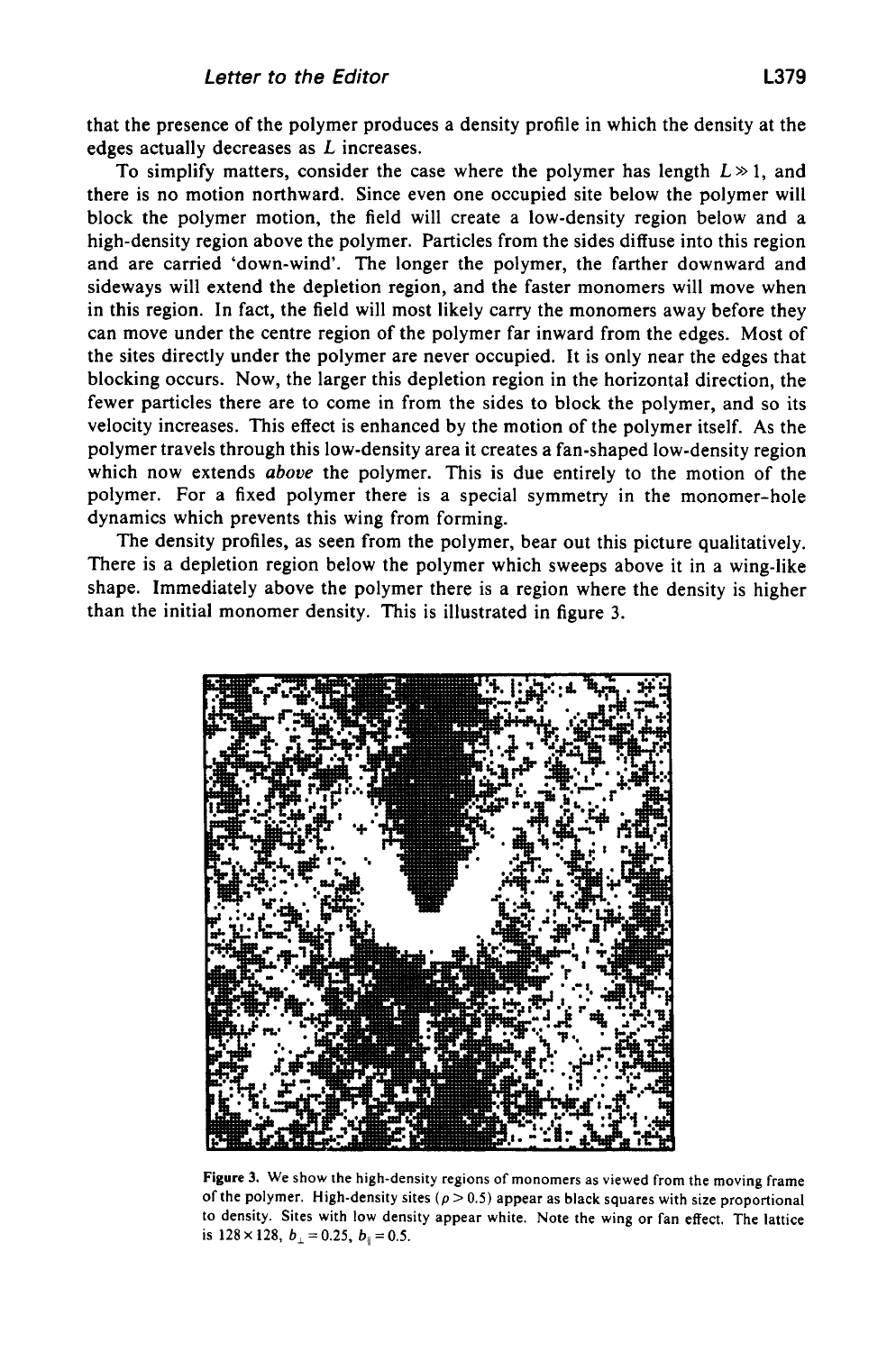To carry out a quantitative analysis seems difficult. There is obviously a delicate balance between two competing effects: (1) longer polymers require more sites to be unoccupied to move, and (2) longer polymers deplete a larger region. The net results, as the simulations show, depend on the density of monomers and details of the jump rates.

We explain the change in the curves when the driving field is reduced or the perpendicular jump rates are enhanced by noting that under these conditions monomers can penetrate farther inward under the polymer before the field carries them away. With such rates, more sites under the polymer can be affected and it is not until longer polymers are used that other factors can negate this effect. **As** noted previously when the field is decreased, the minimum is shifted to longer polymers.

**As** further evidence for our interpretation we have (at the suggestion of H van Beijeren) carried out simulations in which there was no exclusion between the monomers-the polymer, however, was still blocked by the monomers. The velocity  $V(L)$  now decreased monotonically with  $L$ . This indicates that the increase in the motion of the monomers with lowered density is an important ingredient in creating the wing effect.

This wing effect, however, does not appear to be necessary for the anomalous behaviour. We have performed simulations where the polymer is fixed at the origin, and the monomers act as before. What we record is the number of times that all of the sites immediately below the polymer are empty. **A** plot of percentage of time empty against polymer length bears a striking resemblance in form to the velocity curves for the moving polymer; see figure **4.** For this case we can rigorously prove, and computer simulations support, that the average density at the sites along the polymer axis is equal to the initial uniform density (no wing effect). We find this by constructing an equivalent dynamics which exploits the precisely opposite behaviour of monomers and holes under the action of the field. We see a surprising behaviour in spite of the fact that there is no longer a wing effect. The motion, in the mobile polymer case,



**Figure 4. Percentage of time which all of the sites immediately below the polymer is empty as a function of length. The density is 0.5,**  $b_{\perp} = 0.25$  **and**  $b_{\parallel} = 0.5$ **. The lattice is**  $128 \times 128$ **and the data was recorded over 90** OOO **MCS.**